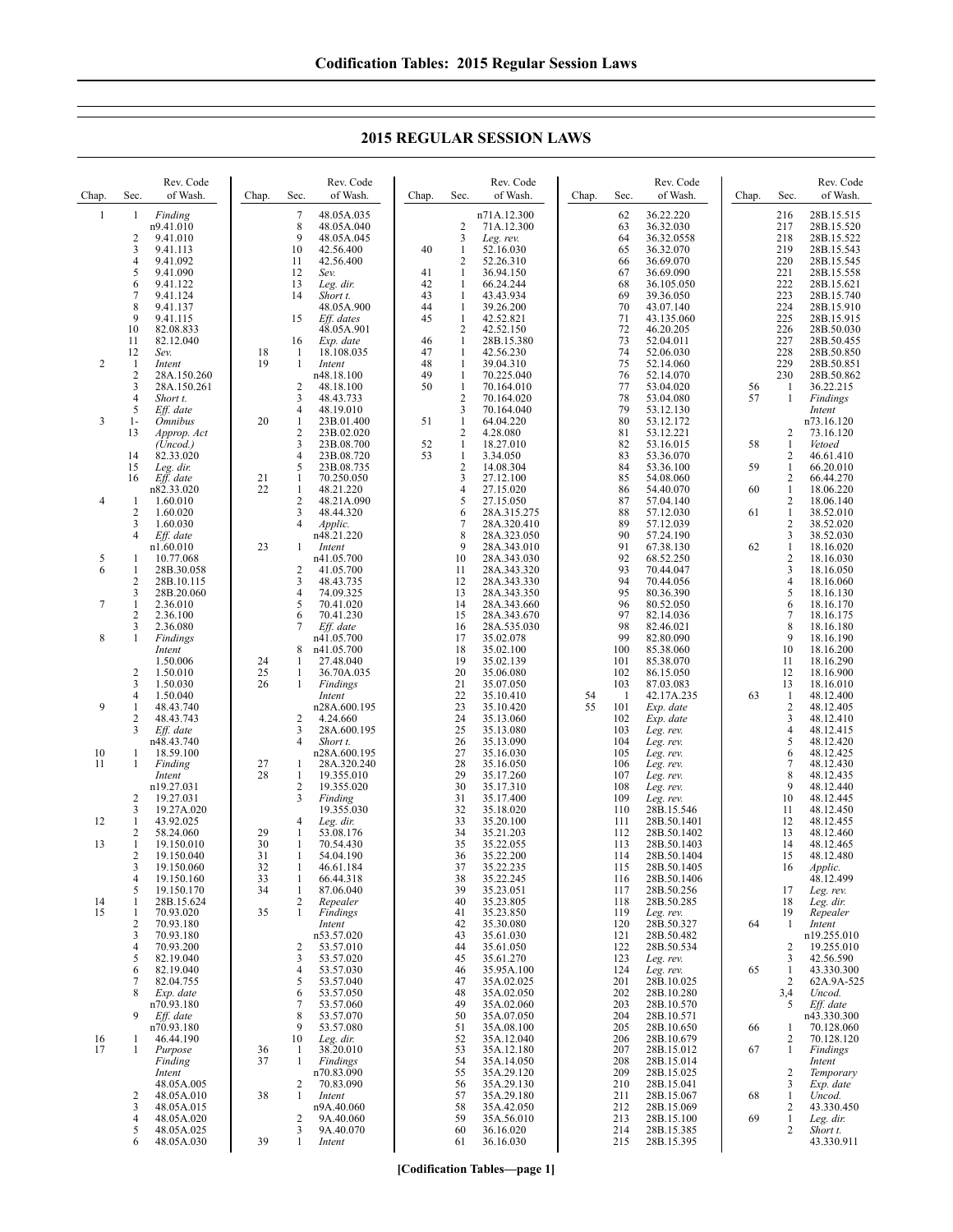| Chap.    | Sec.                                                                     | Rev. Code<br>of Wash.                                                                                                                                   | Chap.                | Sec.                                                                      | Rev. Code<br>of Wash.                                                                                                                           | Chap.                    | Sec.                                                                                | Rev. Code<br>of Wash.                                                                                                                              | Chap.                    | Sec.                                                                      | Rev. Code<br>of Wash.                                                                                                                       | Chap.                           | Sec.                                                                | Rev. Code<br>of Wash.                                                                                                                     |
|----------|--------------------------------------------------------------------------|---------------------------------------------------------------------------------------------------------------------------------------------------------|----------------------|---------------------------------------------------------------------------|-------------------------------------------------------------------------------------------------------------------------------------------------|--------------------------|-------------------------------------------------------------------------------------|----------------------------------------------------------------------------------------------------------------------------------------------------|--------------------------|---------------------------------------------------------------------------|---------------------------------------------------------------------------------------------------------------------------------------------|---------------------------------|---------------------------------------------------------------------|-------------------------------------------------------------------------------------------------------------------------------------------|
|          | 3<br>$\overline{4}$<br>5<br>6<br>7<br>$\,$ 8 $\,$<br>9<br>10<br>11<br>12 | 43.330.702<br>Findings<br>43.330.700<br>43.330.705<br>43.330.706<br>43.330.710<br>43.330.715<br>43.330.717<br>43.185C.010<br>43.185C.250<br>43.185C.255 | 73<br>74             | 4<br>5<br>6<br>7<br>8<br>9<br>10<br>11<br>12<br>-1<br>$\mathbf{1}$        | 19.360.040<br>19.360.050<br>19.360.060<br>18.25.020<br>18.32.100<br>19.34.231<br>29A.72.010<br>Repealer<br>Leg. dir.<br>43.52.560<br>36.32.080  | 94<br>95                 | 2<br>3<br>$\overline{4}$<br>5<br>1<br>$\mathbf{1}$<br>$\overline{c}$<br>3<br>4<br>5 | 18.71.200<br>18.71.205<br>18.71.210<br>18.73.030<br>66.28.310<br>Intent<br>n36.16.145<br>36.16.140<br>36.16.145<br>36.34.060<br>36.34.080          |                          | 6<br>$\tau$<br>$\,$ 8 $\,$<br>9<br>10<br>11<br>12<br>13<br>14<br>15<br>16 | 31.12.345<br>31.12.367<br>31.12.372<br>31.12.404<br>31.12.413<br>31.12.436<br>31.12.461<br>31.12.464<br>31.12.471<br>31.12.516<br>31.12.545 |                                 | 13<br>14<br>15<br>16<br>17<br>18<br>19<br>20<br>21<br>22<br>23      | 42.56.400<br>42.56.400<br>48.02.065<br>48.13.061<br>48.97.005<br>48.125.140<br>48.155.010<br>48.155.015<br>Repealer<br>Sev.<br>Eff. dates |
|          | 13<br>14<br>15<br>16<br>17<br>18<br>19                                   | 43.185C.260<br>43.185C.265<br>43.185C.270<br>43.185C.280<br>43.185C.285<br>43.185C.290<br>43.185C.295                                                   | 75<br>76             | $\overline{2}$<br>$\mathbf{1}$<br>$\mathbf{1}$<br>2<br>3                  | 36.32.090<br>41.40.037<br>Finding<br>Intent<br>n66.24.215<br>66.24.215<br>Eff. date                                                             |                          | 6<br>7<br>8<br>9<br>10<br>11<br>12                                                  | 36.34.090<br>36.35.120<br>84.56.070<br>84.56.090<br>84.64.005<br>84.64.225<br>84.64.080                                                            | 115                      | 17<br>18<br>19<br>20<br>21<br>22<br>$\mathbf{1}$                          | 31.12.575<br>31.12.580<br>31.12.585<br>31.12.595<br>31.12.674<br>Sev.<br>11.96A.030                                                         | 123<br>124                      | 24<br>$\mathbf{1}$<br>2<br>3<br>4<br>$\mathbf{1}$                   | n48.31B.005<br>Exp. date<br>31.12.255<br>31.12.365<br>31.12.418<br>31.12.436<br>26.18.190                                                 |
|          | 20<br>21<br>22<br>23<br>24                                               | 43.185C.305<br>43.185C.310<br>43.185C.315<br>43.185C.320<br>43.330.167                                                                                  | 77<br>78             | $\mathbf{1}$<br>2<br>1                                                    | n66.24.215<br>43.70.110<br>Eff. date<br>n43.70.110<br>41.26.510                                                                                 | 96<br>97                 | 13<br>$\mathbf{1}$<br>$\mathbf{1}$<br>$\overline{2}$<br>3                           | 84.64.200<br>35.91.060<br>77.15.510<br>77.65.570<br>77.65.010                                                                                      |                          | $\overline{2}$<br>3<br>4<br>5                                             | 11.98.070<br>11.98.071<br>Applic.<br>11.98A.010<br>11.98A.020                                                                               | 125<br>126<br>127               | 1<br>$\overline{2}$<br>1<br>1                                       | 28A.655.230<br>Eff. date<br>n28A.655.230<br>28A.300.280<br>Temporary                                                                      |
|          | 25<br>26<br>27<br>28<br>29<br>30                                         | 43.185C.040<br>43.185C.240<br>43.185C.061<br>28A.300.540<br>Sev.<br>Leg. rev.                                                                           | 79                   | 2<br>$\mathbf{1}$<br>$\overline{c}$<br>3<br>4<br>5                        | 43.43.285<br>28B.10.029<br>35.57.080<br>36.100.190<br>39.04.190<br>39.26.010                                                                    |                          | 4<br>5<br>6<br>7<br>8<br>9                                                          | 77.65.370<br>77.65.580<br>Vetoed<br>77.65.590<br>Vetoed<br>77.65.500                                                                               |                          | 6<br>7<br>8<br>9<br>10<br>11                                              | 11.98A.030<br>11.98A.040<br>11.98A.050<br>11.98A.060<br>11.98A.070<br>11.98A.080                                                            | 128<br>129                      | $\mathbf{1}$<br>2<br>3<br>4<br>5<br>$\mathbf{1}$                    | Temporary<br>43.88C.010<br>43.88C.050<br>43.215.456<br>43.185C.220<br>Intent                                                              |
| 70       | -1<br>2<br>3                                                             | Short t.<br>n66.08.012<br>Findings<br>Intent<br>n66.08.012<br>66.08.012                                                                                 |                      | 6<br>7<br>8<br>9<br>10<br>11                                              | 39.26.070<br>39.26.251<br>39.26.255<br>39.26.271<br>39.35C.050<br>39.35C.090                                                                    | 98<br>99<br>100          | 10<br>$\mathbf{1}$<br>$\mathbf{1}$<br>$\mathbf{1}$<br>2<br>3                        | 77.65.560<br>77.32.550<br>43.82.010<br>Findings<br>7.68.068<br>Exp. date                                                                           |                          | 12<br>13<br>14<br>15<br>16                                                | 11.98A.090<br>11.98A.100<br>11.98A.110<br>Applic.<br>11.98A.120<br>Short t.                                                                 | 130                             | $\overline{\mathbf{c}}$<br>3<br>$\overline{4}$<br>$\mathbf{1}$<br>2 | 19.345.005<br>19.345.010<br>19.345.020<br>Leg. dir.<br>9.41.340<br>9.41.345                                                               |
|          | $\overline{4}$<br>5<br>6<br>$\tau$<br>$\,$ 8 $\,$<br>9                   | 69.50.101<br>69.50.325<br>69.50.331<br>69.50.342<br>69.50.345<br>69.50.354                                                                              | 80<br>81             | 12<br>13<br>$\mathbf{1}$<br>$\mathbf{1}$<br>$\sqrt{2}$<br>3               | 43.19.1919<br>Repealer<br>9.94B.080<br>9.94A.505<br>9.94A.607<br>9.94A.703                                                                      | 101<br>102               | 1<br>2<br>$\mathbf{1}$<br>$\overline{c}$<br>3                                       | Finding<br>n43.280.095<br>43.280.095<br>67.28.150<br>67.28.160<br>67.28.180                                                                        | 116                      | 17<br>18<br>19<br>$\mathbf{1}$<br>$\sqrt{2}$                              | 11.98A.900<br>Leg. dir.<br>11.100.020<br>Sev.<br>41.05.009<br>41.05.011                                                                     | 131<br>132<br>133               | 3<br>1<br>1<br>2<br>$\mathbf{1}$                                    | Short t.<br>n9.41.340<br>35.101.010<br>48.15.050<br>48.15.120<br>18.85.011                                                                |
|          | 10<br>11<br>12<br>13<br>14<br>15                                         | 69.50.375<br>69.50.378<br>69.50.357<br>69.50.360<br>69.50.4013<br>69.50.450                                                                             | 82<br>83<br>84       | $\mathbf{1}$<br>$\overline{c}$<br>1<br>2<br>$\mathbf{1}$                  | 28A.315.225<br>Eff. date<br>n28A.315.225<br>28B.10.686<br>28B.77.020<br>Findings                                                                | 103<br>104<br>105<br>106 | $\mathbf{1}$<br>$\overline{2}$<br>3<br>$\mathbf{1}$<br>$\mathbf{1}$<br>$\mathbf{1}$ | 77.65.600<br>77.65.370<br>77.65.480<br>18.79.256<br>18.165.020<br>Findings                                                                         | 117                      | 3<br>4<br>5<br>6<br>7<br>$\mathbf{1}$                                     | 41.05.065<br>41.05.066<br>41.05.080<br>41.05.095<br>41.05.195<br>Intent                                                                     | 134                             | $\overline{c}$<br>$\mathbf{1}$<br>2<br>3<br>$\overline{4}$<br>5     | 88.02.720<br>9.94A.501<br>9.94A.533<br>9.94A.728<br>9.94A.729<br>10.95.030                                                                |
|          | 16<br>17<br>18<br>19<br>20<br>21                                         | 69.51A.005<br>69.51A.010<br>69.51A.030<br>69.51A.210<br>69.51A.220<br>69.51A.230                                                                        | 85<br>86             | 2<br>-1<br>101<br>102                                                     | Intent<br>n43.101.435<br>43.101.435<br>18.64.530<br>Repealer<br>84.41.030                                                                       | 107<br>108               | 2<br>$\mathbf{1}$<br>$\mathbf{1}$<br>2<br>3                                         | Temporary<br>62A.1-203<br>Finding<br>19.350.005<br>19.350.010<br>19.350.020                                                                        |                          | $\overline{\mathbf{c}}$<br>3<br>4<br>5<br>6                               | n2.70.060<br>2.70.060<br>2.70.070<br>2.70.080<br>2.70.090<br>2.70.100                                                                       | 135                             | 6<br>7<br>8<br>9<br>1                                               | 9.94A.730<br>10.95.035<br>9.94A.704<br>Eff. date<br>n9.94A.501<br>53.36.160                                                               |
|          | 22<br>23<br>24<br>25<br>26<br>27                                         | 42.56.625<br>69.51A.240<br>69.51A.040<br>69.51A.043<br>69.51A.250<br>69.51A.260                                                                         |                      | 103<br>104<br>201<br>202<br>301                                           | 84.41.041<br>84.48.034<br>46.71.090<br>82.08.900<br>82.04.627                                                                                   | 109                      | 4<br>5<br>6<br>1                                                                    | 19.350.030<br>Sev.<br>Short t.<br>19.350.900<br>Leg. dir.                                                                                          | 118                      | 1<br>2<br>3<br>4<br>ͻ<br>6                                                | 18.380.010<br>18.380.020<br>18.380.030<br>18.380.040<br>18.380.050<br>18.380.060                                                            |                                 | 2<br>3<br>4<br>5                                                    | 53.25.040<br>84.55.130<br>Temporary<br>Repealer<br>Applic.                                                                                |
|          | 28<br>29<br>30<br>31<br>32<br>33<br>34<br>35<br>36<br>37                 | 69.51A.270<br>69.51A.045<br>69.51A.055<br>69.51A.060<br>69.51A.085<br>69.50.560<br>69.51A.100<br>69.51A.280<br>Vetoed<br>69.51A.290                     |                      | 302<br>303<br>304<br>305<br>306<br>307<br>308<br>309<br>310<br>311<br>312 | 82.04.750<br>82.08.9995<br>82.12.9995<br>82.08.0262<br>82.12.0254<br>82.24.550<br>82.26.220<br>82.32.020<br>82.32.070<br>82.32.080<br>84.36.041 |                          | $\sqrt{2}$<br>3<br>4<br>5<br>6<br>7<br>8<br>9<br>10<br>11                           | 48.01.050<br>48.62.021<br>48.62.031<br>48.62.141<br>48.180.005<br>48.180.010<br>48.180.015<br>48.180.020<br>48.180.025<br>48.180.030<br>48.180.035 |                          | $\tau$<br>8<br>9<br>10<br>11<br>12<br>13<br>14<br>15                      | 18.380.070<br>18.380.080<br>18.380.090<br>18.380.100<br>18.380.110<br>18.120.020<br>18.130.040<br>Leg. dir.<br>Eff. date<br>n18.380.010     | 136<br>137                      | 1<br>1<br>2<br>3<br>$\overline{4}$<br>5<br>6<br>7<br>8<br>9         | n53.36.160<br>57.08.050<br>51.16.120<br>51.32.095<br>Uncod.<br>51.32.099<br>51.32.096<br>51.44.040<br>n51.32.096<br>Temporary<br>Applic.  |
|          | 38<br>39<br>40<br>41<br>42-46<br>47<br>48,49<br>50                       | 69.51A.300<br>43.70.320<br>82.04.756<br>Temporary<br>Vetoed<br>n66.08.012<br>Repealer<br>Eff. date<br>n69.50.357                                        | 87<br>88             | 313<br>314<br>315<br>316<br>401<br>$\mathbf{1}$<br>$\overline{c}$<br>1    | 84.38.030<br>84.39.010<br>84.64.060<br>84.64.070<br>82.32.740<br>43.101.427<br>Short t.<br>n43.101.427<br>89.08.405                             | 110                      | 12<br>13<br>14<br>15<br>16<br>17<br>18<br>19<br>$\mathbf{1}$                        | 48.180.040<br>48.180.045<br>48.180.050<br>48.180.055<br>48.180.060<br>48.180.065<br>Repealer<br>Leg. dir.<br>64.06.020                             | 119<br>120<br>121<br>122 | 16<br>1<br>2<br>1<br>2<br>3<br>1<br>1                                     | Uncod.<br>Finding<br>Intent<br>Temporary<br>18.29.050<br>18.29.190<br>18.260.040<br>28B.92.080<br>48.31B.005                                | 138<br>139<br>140<br>141<br>142 | 10<br>1<br>1<br>1<br>1<br>1                                         | n51.16.120<br>Applic.<br>n51.32.096<br>36.01.050<br>Temporary<br>2.28.210<br>77.15.260<br>Findings<br>n70.95.805                          |
| 71<br>72 | 51<br>52<br>$\mathbf{1}$<br>2<br>3<br>$\overline{4}$<br>$\mathbf{1}$     | Eff. date<br>n69.51A.230<br>Vetoed<br>69.50.372<br>28B.20.502<br>43.350.030<br>42.56.620<br>Intent<br>19.360.010                                        | 89<br>90<br>91<br>92 | 1<br>1<br>1<br>1<br>2<br>3<br>4,5<br>6                                    | Temporary<br>77.15.813<br>42.56.240<br>Findings<br>28B.112.005<br>28B.112.010<br>28B.112.020<br>Temporary<br>28B.110.030                        | 111<br>112<br>113<br>114 | 2<br>$\mathbf{1}$<br>$\mathbf{1}$<br>2<br>1<br>$\mathbf{1}$<br>2<br>3               | Applic.<br>n64.06.020<br>43.43.315<br>82.14.510<br>82.14.515<br>18.53.010<br>31.12.005<br>31.12.195<br>31.12.225                                   |                          | 2<br>3<br>4<br>5<br>6<br>7<br>8<br>9<br>10                                | 48.31B.010<br>48.31B.015<br>48.31B.020<br>48.31B.025<br>48.31B.030<br>48.31B.035<br>48.31B.037<br>48.31B.038<br>48.31B.040                  | 143<br>144<br>145               | 2<br>3<br>4<br>1<br>1<br>2<br>3<br>1                                | 70.95.805<br>70.95.807<br>Eff. date<br>n70.95.805<br>28B.15.622<br>43.21C.470<br>47.28.170<br>39.04.400<br>Finding                        |
|          | $\overline{2}$<br>3                                                      | 19.360.020<br>19.360.030                                                                                                                                | 93                   | 7<br>1                                                                    | Leg. dir.<br>35.21.930                                                                                                                          |                          | 4<br>5                                                                              | 31.12.285<br>31.12.326                                                                                                                             |                          | 11<br>12                                                                  | 48.31B.050<br>48.31B.070                                                                                                                    |                                 | 2                                                                   | n46.04.1695<br>46.04.1695                                                                                                                 |

**[Codification Tables—page 2]**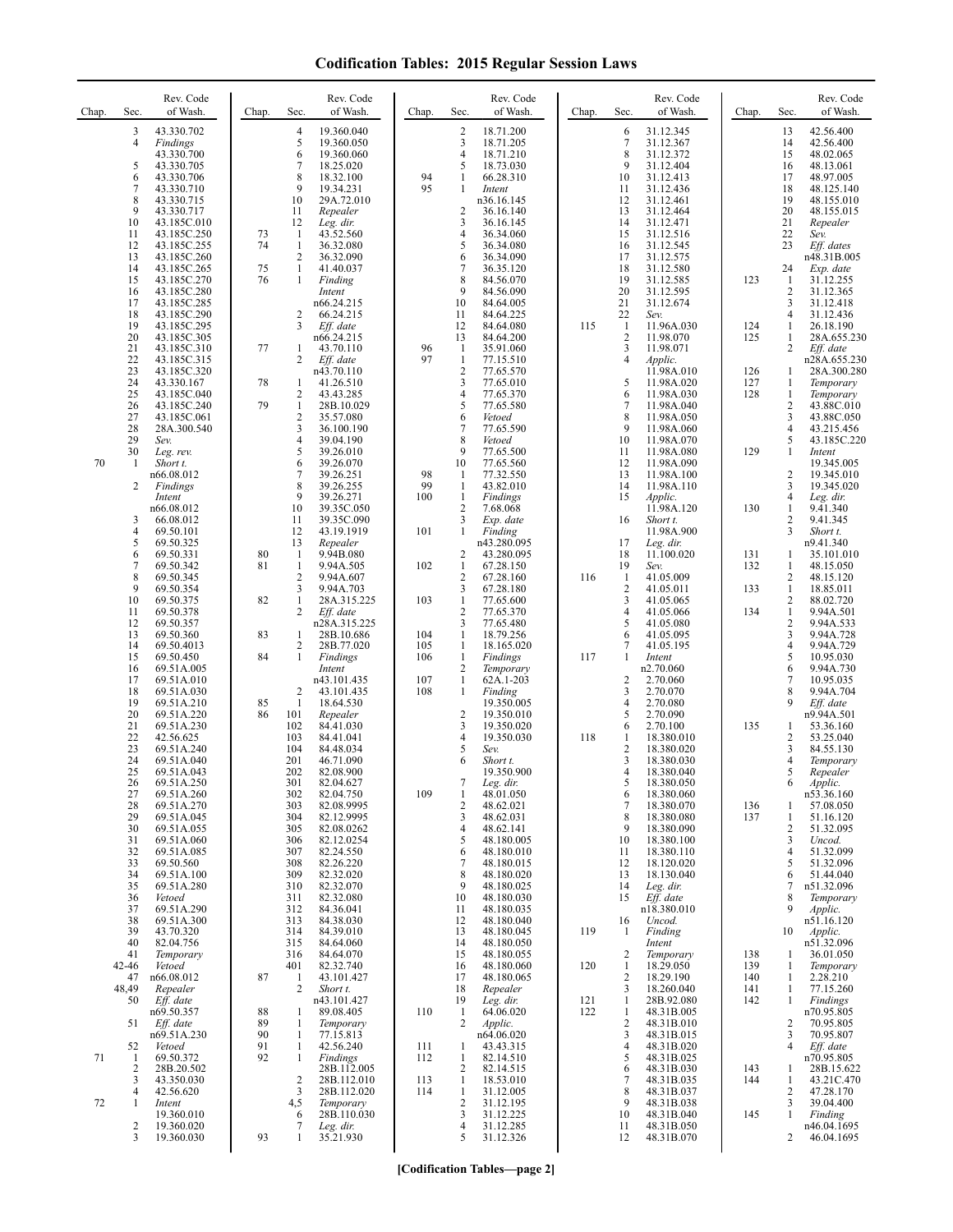| Chap.      | Sec.                     | Rev. Code<br>of Wash.             | Chap. | Sec.                 | Rev. Code<br>of Wash.                  | Chap. | Sec.                 | Rev. Code<br>of Wash.               | Chap. | Sec.                 | Rev. Code<br>of Wash.               | Chap.      | Sec.                     | Rev. Code<br>of Wash.               |
|------------|--------------------------|-----------------------------------|-------|----------------------|----------------------------------------|-------|----------------------|-------------------------------------|-------|----------------------|-------------------------------------|------------|--------------------------|-------------------------------------|
| 146        | 1<br>$\overline{c}$      | 29A.04.321<br>29A.04.330          |       | 2<br>3               | 84.48.065<br>84.68.150                 |       | 2120<br>2121         | 23B.05.040<br>23B.09.040            |       | 4124<br>4125         | 24.06.385<br>24.06.390              |            | 7125<br>7126             | 25.15.361<br>25.15.367              |
|            | 3<br>4                   | 29A.32.280<br>29A.60.190          | 175   | $\mathbf{1}$<br>2    | 18.85.451<br>18.85.461                 |       | 2122<br>2123         | 23B.09.050<br>23B.09.060            |       | 4126<br>4127         | 24.06.395<br>24.06.410              |            | 7127<br>7128             | 25.15.371<br>25.15.426              |
| 147        | 5<br>1                   | 35.17.260<br>41.05.730            | 176   | 3<br>1101            | 18.85.471<br>Short t.                  |       | 2124<br>2125         | 23B.11.070<br>23B.11.110            |       | 4128<br>4129         | 24.06.415<br>24.06.425              |            | 7129<br>7130             | 25.15.431<br>25.15.446              |
| 148        | $\overline{c}$<br>1      | 41.05.735<br>88.02.370            |       | 1102                 | 23.95.100<br>23.95.105                 |       | 2126<br>2127         | 23B.14.040<br>23B.14.200            |       | 4130<br>4131         | 24.06.435<br>24.06.440              |            | 7131<br>7132             | 25.15.451<br>25.15.806              |
|            | 2                        | Eff. date<br>n88.02.370           |       | 1103<br>1104         | 23.95.110<br>23.95.115                 |       | 2128<br>2129         | 23B.14.220<br>23B.14.390            |       | 4132<br>4133         | 24.06.450<br>24.06.470              |            | 7133<br>8101             | Repealer<br>43.07.120               |
| 149<br>150 | 1<br>1                   | 46.20.342<br>42.56.260            |       | 1201<br>1202         | 23.95.200<br>23.95.205                 |       | 2130<br>2131         | 23B.15.010<br>23B.15.020            |       | 4134<br>4135         | 24.06.490<br>Repealer               |            | 8102<br>9101             | 43.07.130<br>23.78.020              |
| 151        | 1<br>2                   | 36.100.040<br>Eff. date           |       | 1203<br>1204         | 23.95.210<br>23.95.215                 |       | 2132<br>2133         | 23B.15.030<br>23B.15.040            |       | 5101<br>5102         | 25.05.005<br>25.05.025              |            | 9102<br>9103             | 23.78.030<br>23.86.030              |
| 152        | 1                        | n36.100.040<br>18.88B.041         |       | 1205<br>1206         | 23.95.220<br>23.95.225                 |       | 2134<br>2135         | 23B.15.050<br>23B.15.060            |       | 5103<br>5104         | 25.05.110<br>25.05.115              |            | 9104<br>9105             | 23.86.055<br>23.86.070              |
|            | 2<br>3                   | 74.39A.076<br>74.39A.341          |       | 1207<br>1208         | 23.95.230<br>23.95.235                 |       | 2136<br>2137         | 23B.15.070<br>23B.15.080            |       | 5105<br>5106         | 25.05.355<br>25.05.370              |            | 9106<br>9107             | 23.86.095<br>23.86.210              |
| 153        | 4<br>1                   | 18.88B.035<br>66.40.010           |       | 1209<br>1210         | 23.95.240<br>23.95.245                 |       | 2138<br>2139         | 23B.15.090<br>23B.15.100            |       | 5107<br>5108         | 25.05.390<br>25.05.500              |            | 9108<br>9109             | 23.86.220<br>23.86.310              |
| 154        | 2<br>1                   | 66.40.030<br>77.15.435            |       | 1211<br>1212         | 23.95.250<br>23.95.255                 |       | 2140<br>2141         | 23B.15.200<br>23B.15.300            |       | 5109<br>5110         | 25.05.505                           |            | 9110<br>9111             | 23.86.330<br>23.86.370              |
| 155        | 1<br>2                   | 43.185.070<br>43.185.070          |       | 1213<br>1214         | 23.95.260<br>23.95.265                 |       | 2142<br>2143         | 23B.16.010<br>23B.16.220            |       | 5111<br>5112         | 25.05.530<br>25.05.533              |            | 9112<br>9113             | 23.90.040                           |
|            | 3                        | Exp. date                         |       | 1301                 | 23.95.300                              |       | 2144                 | 23B.18.020                          |       | 5113                 | 25.05.536<br>25.05.550              |            | 9114                     | 24.12.045<br>24.12.051              |
|            | 4                        | n43.185.070<br>Eff. date          |       | 1302<br>1303         | 23.95.305<br>23.95.310<br>23.95.315    |       | 2145<br>2146         | 23B.18.030<br>23B.18.040            |       | 5114<br>5115         | 25.05.555<br>25.05.560              |            | 9115<br>9116             | 24.20.010<br>24.20.020              |
| 156        | 1                        | n43.185.070<br>9.94A.728          |       | 1304<br>1401         | 23.95.400                              |       | 2147<br>2148         | 23B.19.020<br>23B.01.400            |       | 5116<br>5117         | 25.05.565<br>25.05.580              |            | 9117<br>9118             | 24.24.010<br>24.24.100              |
| 157        | 2<br>1<br>$\overline{c}$ | 72.01.410<br>70.168.170           |       | 1402<br>1403<br>1404 | 23.95.405<br>23.95.410<br>23.95.415    |       | 2149<br>3101         | Repealer<br>24.03.005               |       | 5118<br>5119         | 25.05.583<br>25.05.586              |            | 9119<br>9120             | 24.28.010<br>18.100.120             |
|            | 3<br>4                   | 70.168.015<br>70.168.100          |       | 1405<br>1406         | 23.95.420<br>23.95.425                 |       | 3102<br>3103<br>3104 | 24.03.017<br>24.03.045              |       | 5120<br>5121         | 25.05.589<br>25.05.902              | 177        | 9121<br>1<br>2           | Repealer<br>51.44.180<br>51.44.145  |
|            | 5                        | 18.73.280<br>18.71.210            |       | 1407                 | 23.95.430                              |       | 3105                 | 24.03.046<br>24.03.047              |       | 5122<br>6101         | Repealer<br>25.10.011               | 178        | 1                        | Temporary                           |
| 158        | 6<br>1                   | 74.09.330<br>18.88A.020           |       | 1408<br>1409         | 23.95.435<br>23.95.440                 |       | 3106<br>3107         | 24.03.048<br>24.03.050              |       | 6102<br>6103         | 25.10.061<br>25.10.071              | 179<br>180 | 1<br>1<br>$\mathbf{1}$   | 36.32.080<br>66.24.675              |
| 159<br>160 | 1<br>1                   | 18.130.062<br>46.09.457           |       | 1410<br>1411         | 23.95.445<br>23.95.450                 |       | 3108<br>3109         | 24.03.055<br>24.03.060              |       | 6104<br>6105         | 25.10.121<br>25.10.131              | 181        |                          | Intent<br>n43.43.965                |
| 161<br>162 | 1<br>1                   | 41.05.550<br>Findings             |       | 1412<br>1413<br>1501 | 23.95.455<br>23.95.460<br>23.95.500    |       | 3110<br>3111<br>3112 | 24.03.145<br>24.03.175<br>24.03.180 |       | 6106<br>6107         | 25.10.141<br>25.10.151              |            | $\overline{2}$<br>3<br>4 | 43.43.960<br>43.43.961              |
| 163        | $\overline{2}$           | Intent<br>Temporary               |       | 1502<br>1503         | 23.95.505                              |       | 3113<br>3114         | 24.03.183<br>24.03.200              |       | 6108<br>6109<br>6110 | 25.10.201<br>25.10.211              | 182        | 5<br>$\mathbf{1}$        | 43.43.965<br>Exp. date              |
|            | 1<br>$\overline{c}$<br>1 | 28A.630.123<br>Exp. date          |       | 1504<br>1505         | 23.95.510<br>23.95.515<br>23.95.520    |       | 3115<br>3116         | 24.03.205<br>24.03.207              |       | 6111<br>6112         | 25.10.231<br>25.10.241<br>25.10.251 |            | $\overline{c}$<br>3      | 43.30.111<br>Temporary<br>76.04.179 |
| 164<br>165 | 1                        | 47.01.435<br>86.15.055            |       | 1506                 | 23.95.525                              |       | 3117                 | 24.03.245                           |       | 6113                 | 25.10.261                           |            | 4                        | 76.04.770                           |
| 166        | 1<br>$\overline{c}$      | 19.365.010<br>Leg. dir.           |       | 1507<br>1508         | 23.95.530<br>23.95.535                 |       | 3118<br>3119         | 24.03.300<br>24.03.302              |       | 6114<br>6115         | 25.10.271<br>25.10.281              |            | 5<br>6<br>$\tau$         | 76.04.015<br>76.04.181              |
| 167        | 1<br>$\overline{c}$<br>3 | 18.28.010<br>18.28.080            |       | 1509<br>1510         | 23.95.540<br>23.95.545                 |       | 3120<br>3121         | 24.03.305<br>24.03.310              |       | 6116<br>6117         | 25.10.291<br>25.10.571              | 183        | 1<br>1                   | 76.04.005<br>79A.15.030             |
| 168        | 4<br>1                   | 18.28.120<br>18.28.800            |       | 1511<br>1512<br>1601 | 23.95.550<br>23.95.555<br>23.95.600    |       | 3122<br>3123<br>3124 | 24.03.315<br>24.03.325              |       | 6118<br>6119<br>6120 | 25.10.611<br>25.10.616              | 184<br>185 | $\mathbf{1}$             | 15.58.233<br>Finding                |
|            | $\overline{c}$           | 19.160.010<br>19.160.030          |       | 1602                 | 23.95.605                              |       | 3125                 | 24.03.335<br>24.03.340              |       | 6121                 | 25.10.641<br>25.10.646              |            |                          | Intent<br>n82.04.660                |
| 169        | 1<br>2                   | 82.04.050<br>82.04.060            |       | 1603<br>1604         | 23.95.610<br>23.95.615                 |       | 3126<br>3127         | 24.03.345<br>24.03.350              |       | 6122<br>6123         | 25.10.651<br>25.10.661              | 186        | 2<br>1                   | 82.04.660<br>66.24.630              |
|            | 3<br>4                   | 82.04.190<br>82.08.0291           |       | 1605<br>1606         | 23.95.620<br>23.95.625                 |       | 3128<br>3129         | 24.03.365<br>24.03.370              |       | 6124<br>6125         | 25.10.666<br>25.10.671              | 187        | 2<br>1                   | 66.28.370<br>35.21.945              |
|            | 5<br>6                   | 82.12.010<br>82.12.020            |       | 1701<br>1702<br>1703 | 23.95.700<br>23.95.705                 |       | 3130<br>3131         | 24.03.380<br>24.03.390              |       | 6126<br>6127         | 25.10.766<br>25.10.771              | 188        | 1<br>2<br>3              | 25.15.006<br>25.15.008              |
|            | 7<br>8<br>9              | 82.12.02595<br>82.12.035          |       | 1704                 | 23.95.710<br>Savings<br>23.95.715      |       | 3132<br>3133         | 24.03.395<br>24.03.405              |       | 6128<br>6129         | 25.10.786<br>25.10.791              |            | 4<br>5                   | 25.15.011<br>25.15.016              |
|            | 10                       | 82.12.040<br>82.12.860            |       | 1801                 | Leg. dir.                              |       | 3134<br>3135         | 24.03.425<br>24.03.445              |       | 6130<br>6131         | 25.10.916<br>Repealer               |            | 6                        | 25.15.018<br>25.15.021              |
|            | 11<br>12                 | 82.32.087<br>Repealer             |       | 1802<br>1803         | Sev.<br>Eff. date                      |       | 3136<br>4101         | Repealer<br>24.06.005               |       | 7101<br>7102         | 25.15.011<br>25.15.016<br>25.15.021 |            | 7<br>8<br>9              | 25.15.026<br>25.15.031              |
|            | 13<br>14                 | Savings<br>Eff. date              |       |                      | Contingent<br>Eff. date                |       | 4102<br>4103         | 24.06.032<br>24.06.045              |       | 7103<br>7104         | 25.15.026                           |            | 10                       | 25.15.033<br>25.15.036              |
| 170        | 1                        | n82.04.050<br>Findings            |       | 2101<br>2102         | n23.95.100<br>23B.01.200               |       | 4104<br>4105<br>4106 | 24.06.046<br>24.06.047<br>24.06.048 |       | 7105<br>7106         | 25.15.046<br>25.15.071              |            | 11<br>12<br>13           | 25.15.038<br>25.15.041              |
|            | 2                        | Intent<br>n84.52.816<br>84.52.010 |       | 2103<br>2104         | 23B.01.220<br>23B.01.230<br>23B.01.240 |       | 4107<br>4108         | 24.06.050<br>24.06.055              |       | 7107<br>7108<br>7109 | 25.15.076<br>25.15.081<br>25.15.086 |            | 14<br>15                 | 25.15.046<br>25.15.048              |
|            | 3<br>4                   | 84.52.816<br>84.52.043            |       | 2105<br>2106         | 23B.01.250<br>23B.01.280               |       | 4109<br>4110         | 24.06.060<br>24.06.200              |       | 7110<br>7111         | 25.15.091<br>25.15.096              |            | 16<br>17                 | 25.15.051<br>25.15.054<br>25.15.061 |
|            | 5                        | Applic.<br>n84.52.816             |       | 2107<br>2108         | 23B.01.290                             |       | 4111<br>4112         | 24.06.205<br>24.06.207              |       | 7112                 | 25.15.106                           |            | 18<br>19                 | 25.15.071<br>25.15.076              |
|            | 6                        | Eff. date<br>n84.52.816           |       | 2109<br>2110         | 23B.01.410<br>23B.01.520<br>23B.01.540 |       | 4113<br>4114         | 24.06.225<br>24.06.233              |       | 7113<br>7114<br>7115 | 25.15.265<br>25.15.279<br>25.15.289 |            | 20<br>21                 | 25.15.081<br>25.15.086              |
| 171        | 7<br>1                   | Vetoed<br>29A.32.040              |       | 2111<br>2112         | 23B.01.570<br>23B.02.020               |       | 4115<br>4116         | 24.06.280<br>24.06.290              |       | 7116<br>7117         | 25.15.294<br>25.15.316              |            | 22<br>23                 | 25.15.091<br>25.15.096              |
|            | $\overline{c}$<br>3      | 29A.32.060<br>Vetoed              |       | 2113<br>2114         | 23B.02.050<br>23B.04.010               |       | 4117<br>4118         | 24.06.340<br>24.06.345              |       | 7118<br>7119         | 25.15.321<br>25.15.331              |            | 24<br>25                 | 25.15.106<br>25.15.116              |
| 172        | 1<br>2                   | 35.13A.115<br>35.13A.120          |       | 2115<br>2116         | 23B.04.020<br>23B.04.030               |       | 4119<br>4120         | 24.06.350<br>24.06.360              |       | 7120<br>7121         | 25.15.336<br>25.15.341              |            | 26<br>27                 | 25.15.121<br>25.15.126              |
| 173        | 3<br>1                   | 29A.36.071<br>39.10.440           |       | 2117<br>2118         | 23B.05.010<br>23B.05.020               |       | 4121<br>4122         | 24.06.370<br>24.06.375              |       | 7122<br>7123         | 25.15.346<br>25.15.351              |            | 28<br>29                 | 25.15.131<br>25.15.136              |
| 174        | 1                        | 84.69.030                         |       | 2119                 | 23B.05.030                             |       | 4123                 | 24.06.380                           |       | 7124                 | 25.15.356                           |            | 30                       | 25.15.141                           |

**[Codification Tables—page 3]**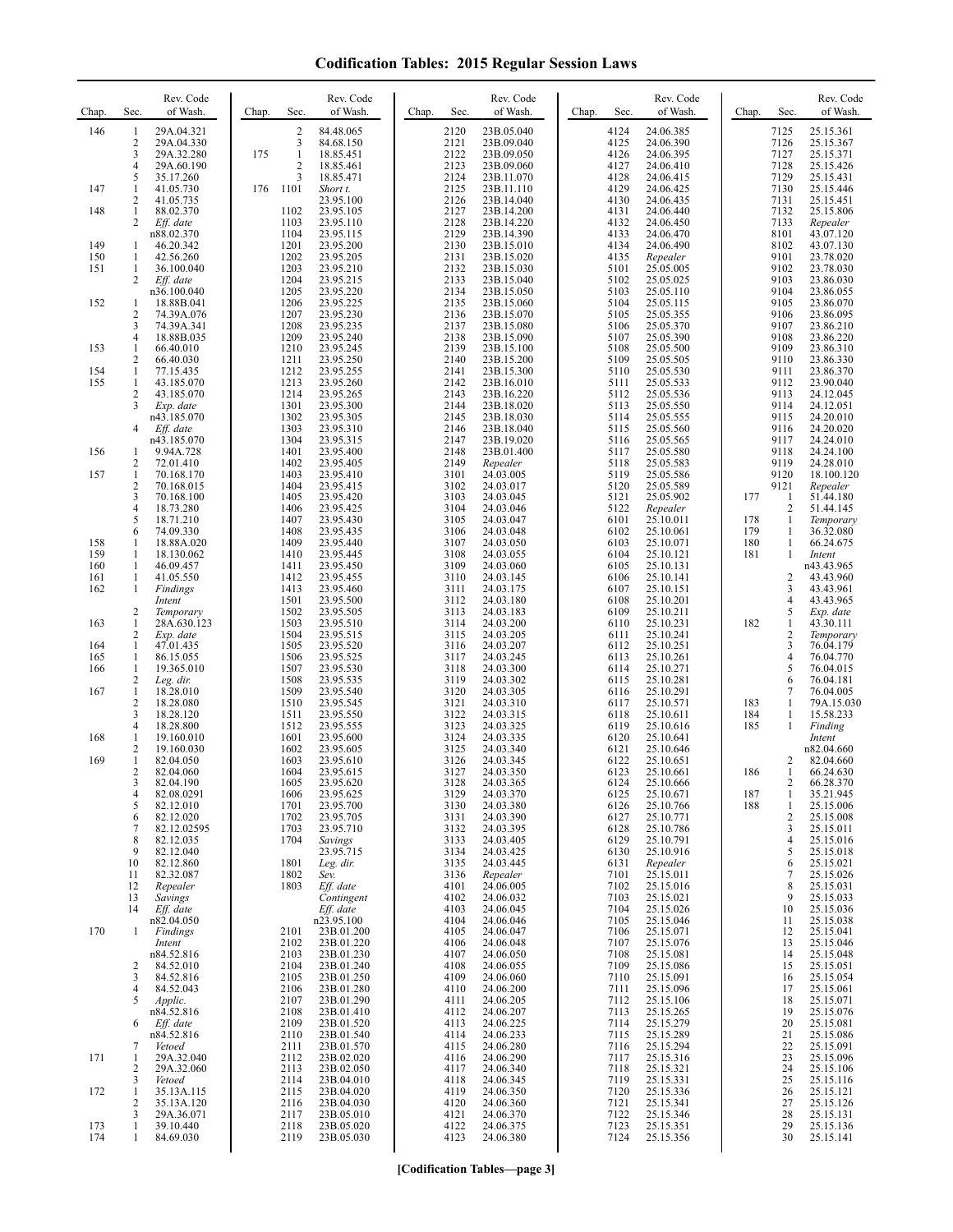| Chap. | Sec.       | Rev. Code<br>of Wash.  | Chap. | Sec.                           | Rev. Code<br>of Wash.      | Chap. | Sec.              | Rev. Code<br>of Wash.      | Chap.      | Sec.                         | Rev. Code<br>of Wash.      | Chap.      | Sec.                | Rev. Code<br>of Wash.    |
|-------|------------|------------------------|-------|--------------------------------|----------------------------|-------|-------------------|----------------------------|------------|------------------------------|----------------------------|------------|---------------------|--------------------------|
|       | 31         | 25.15.151              |       | 118                            | 25.10.781                  |       | $\overline{2}$    | 28A.300.505                |            | $\overline{2}$               | 28A.155.220                |            | 66                  | 43.19.651                |
|       | 32<br>33   | 25.15.154              |       | 119<br>120                     | 30A.08.025                 |       | 3<br>$\mathbf{1}$ | Temporary                  | 218<br>219 | $\mathbf{1}$<br>$\mathbf{1}$ | 28B.122.010                |            | 67<br>68            | 43.19.670                |
|       | 34         | 25.15.157<br>25.15.161 |       | 121                            | 32.08.025<br>82.32.145     | 211   | $\overline{c}$    | 28A.300.450<br>28A.300.460 | 220        | 1                            | 43.60A.080<br>Findings     |            | 69                  | 43.19.682<br>43.19.691   |
|       | 35         | 25.15.166              | 189   | 1                              | 46.20.270                  |       | 3                 | 28A.655.070                |            |                              | Intent                     |            | 70                  | 43.19.757                |
|       | 36<br>37   | 25.15.171              | 190   | $\overline{c}$<br>$\mathbf{1}$ | 46.63.073                  |       | 4<br>5            | 28A.300.468<br>28A.300.469 |            |                              | n80.28.360                 |            | 71                  | 43.19A.022               |
|       | 38         | 25.15.176<br>25.15.181 |       | $\overline{2}$                 | 80.36.570<br>40.24.070     | 212   | 1                 | 28B.92.005                 | 221        | 2<br>$\mathbf{1}$            | 80.28.360<br>5.70.010      |            | 72<br>73            | 43.19A.040<br>43.21F.045 |
|       | 39         | 25.15.191              |       | 3                              | Short t.                   | 213   | 1                 | 48.43.096                  |            | $\overline{\mathbf{c}}$      | 5.70.020                   |            | 74                  | 43.34.090                |
|       | 40         | 25.15.196              |       |                                | n80.36.570                 |       | 2                 | 41.05.533                  |            | 3                            | Sev.                       |            | 75                  | 43.82.035                |
|       | 41<br>42   | 25.15.206<br>25.15.211 | 191   | 1,2<br>3                       | Temporary<br>Intent        | 214   | $\mathbf{1}$<br>2 | 26.21A.010<br>26.21A.015   | 222        | $\overline{4}$<br>1          | Leg. dir.<br>9.73.270      |            | 76<br>77            | 43.82.055<br>43.82.130   |
|       | 43         | 25.15.216              |       | 4                              | Exp. date                  |       | 3                 | 26.21A.020                 |            | $\overline{2}$               | 9.73.260                   |            | 78                  | 43.83.116                |
|       | 44         | 25.15.221              | 192   | 1                              | 66.24.360                  |       | 4                 | 26.21A.100                 |            | 3<br>$\overline{4}$          | Sev.                       |            | 79                  | 43.83.120                |
|       | 45<br>46   | 25.15.226<br>25.15.231 | 193   | 1                              | Finding<br>Intent          |       | 5<br>6            | 26.21A.110<br>26.21A.115   |            |                              | Eff. date<br>n9.73.270     |            | 80<br>81            | 43.83.136<br>43.83.142   |
|       | 47         | 25.15.236              |       |                                | n66.44.380                 |       | 7                 | 26.21A.125                 | 223        | 1                            | 36.82.070                  |            | 82                  | 43.83.156                |
|       | 48<br>49   | 25.15.246<br>25.15.251 |       | $\overline{c}$<br>3            | 66.44.380<br>66.04.010     |       | 8<br>9            | 26.21A.130<br>26.21A.135   | 224        | 2<br>$\mathbf{1}$            | 36.79.140<br>Vetoed        |            | 83<br>84            | 43.83.176<br>43.83.188   |
|       | 50         | 25.15.256              |       | $\overline{4}$                 | Eff. date                  |       | 10                | 26.21A.140                 |            | $\overline{2}$               | 42.56.230                  |            | 85                  | 43.83.202                |
|       | 51         | 25.15.265              |       |                                | n66.44.380                 |       | 11                | 26.21A.150                 |            | 3                            | 42.56.240                  |            | 86                  | 43.88.090                |
|       | 52<br>53   | 25.15.269<br>25.15.274 | 194   | 1<br>$\overline{\mathbf{c}}$   | 66.24.140<br>66.24.145     |       | 12<br>13          | 26.21A.200<br>26.21A.215   |            | 4<br>5                       | 42.56.330<br>70.148.060    |            | 87<br>88            | 43.88.350<br>43.88.560   |
|       | 54         | 25.15.279              |       | 3                              | 66.20.010                  |       | 14                | 26.21A.220                 |            | 6                            | 38.52.575                  |            | 89                  | 43.96B.215               |
|       | 55         | 25.15.284              |       | 4                              | 66.20.410                  |       | 15                | 26.21A.225                 |            | 7                            | 38.52.577                  |            | 90                  | 43.101.080               |
|       | 56<br>57   | 25.15.289<br>25.15.294 | 195   | 5<br>1                         | 66.24.700<br>66.20.010     |       | 16<br>17          | 26.21A.230<br>26.21A.235   | 225        | 1<br>$\boldsymbol{2}$        | 2.36.054<br>2.36.057       |            | 91<br>92            | 43.325.020<br>43.325.030 |
|       | 58         | 25.15.297              | 196   | 1                              | 69.22.050                  |       | 18                | 26.21A.245                 |            | 3                            | 2.36.0571                  |            | 93                  | 43.330.907               |
|       | 59         | 25.15.301              | 197   | 1                              | 16.57.450                  |       | 19                | 26.21A.250                 |            | $\overline{4}$               | 2.68.060                   |            | 94                  | 43.331.040               |
|       | 60<br>61   | 25.15.305<br>25.15.309 | 198   | 2<br>1                         | 16.57.160<br>Findings      |       | 20<br>21          | 26.21A.260<br>26.21A.275   |            | 5<br>6                       | 4.92.110<br>4.96.020       |            | 95<br>96            | 43.331.050<br>44.68.065  |
|       | 62         | 25.15.316              |       |                                | Intent                     |       | 22                | 26.21A.280                 |            | 7                            | 8.26.085                   |            | 97                  | 44.73.010                |
|       | 63         | 25.15.321<br>25.15.326 |       |                                | n28A.320.170               |       | 23<br>24          | 26.21A.285                 |            | 8<br>9                       | 15.24.086                  |            | 98<br>99            | 46.08.065<br>46.08.150   |
|       | 64<br>65   | 25.15.331              | 199   | 2<br>1                         | 28A.320.170<br>43.215.490  |       | 25                | 26.21A.290<br>26.21A.350   |            | 10                           | 15.64.060<br>15.65.285     |            | 100                 | 46.08.172                |
|       | 66         | 25.15.336              |       | $\overline{\mathbf{c}}$        | 43.06A.100                 |       | 26                | 26.21A.415                 |            | 11                           | 15.66.280                  |            | 101                 | 47.60.830                |
|       | 67<br>68   | 25.15.341<br>25.15.346 |       | 3                              | Short t.<br>n43.215.490    |       | 27<br>28          | 26.21A.420<br>26.21A.430   |            | 12<br>13                     | 15.88.070<br>15.89.070     |            | 102<br>103          | 49.74.031<br>70.58.005   |
|       | 69         | 25.15.351              | 200   | 1                              | 46.16A.428                 |       | 29                | 26.21A.500                 |            | 14                           | 15.100.080                 |            | 104                 | 70.94.537                |
|       | 70         | 25.15.356              |       | $\overline{c}$                 | 46.17.345                  |       | 30                | 26.21A.505                 |            | 15                           | 15.115.180                 |            | 105                 | 70.94.551                |
|       | 71<br>72   | 25.15.361<br>25.15.367 |       | 3<br>4                         | 46.18.220<br>46.04.126     |       | 31<br>32          | 26.21A.510<br>26.21A.515   |            | 16<br>17                     | 17.15.020<br>19.27.097     |            | 106<br>107          | 70.95.265<br>70.95C.110  |
|       | 73         | 25.15.371              |       | 5                              | Eff. date                  |       | 33                | 26.21A.520                 |            | 18                           | 19.27.150                  |            | 108                 | 70.95H.030               |
|       | 74<br>75   | 25.15.376              |       |                                | n46.16A.428                |       | 34<br>35          | 26.21A.525<br>26.21A.530   |            | 19<br>20                     | Vetoed<br>19.27A.190       |            | 109                 | 70.95M.060               |
|       | 76         | 25.15.386<br>25.15.391 | 201   | 1<br>$\overline{c}$            | 60.44.020<br>60.44.060     |       | 36                | 26.21A.535                 |            | 21                           | 19.34.100                  |            | 110<br>111          | 70.235.050<br>71A.20.190 |
|       | 77         | 25.15.396              |       | 3                              | 19.16.100                  |       | 37                | 26.21A.540                 |            | 22                           | 19.285.060                 |            | 112                 | 72.01.430                |
|       | 78<br>79   | 25.15.401<br>25.15.411 | 202   | 1                              | Findings<br>Intent         |       | 38<br>39          | 26.21A.545<br>26.21A.550   |            | 23<br>24                     | 27.34.075<br>27.34.410     |            | 113<br>114          | 72.09.450<br>77.12.177   |
|       | 80         | 25.15.416              |       |                                | n28A.320.196               |       | 40                | 26.21A.570                 |            | 25                           | Vetoed                     |            | 115                 | 77.12.451                |
|       | 81<br>82   | 25.15.421<br>25.15.426 |       | $\overline{c}$<br>3            | 28A.320.196<br>28A.600.290 |       | 41<br>42          | 26.21A.025<br>26.21A.106   |            | 26<br>27                     | 28A.150.530<br>28A.335.300 |            | 116<br>117          | 79.19.080<br>79.24.300   |
|       | 83         | 25.15.431              |       | 4                              | 28A.600.310                |       | 43                | 26.21A.146                 |            | 28                           | 28B.10.417                 |            | 118                 | 79.24.530                |
|       | 84         | 25.15.436              |       | 5                              | 28B.95.020                 |       | 44                | 26.21A.355                 |            | 29                           | 35.21.779                  |            | 119                 | 79.24.540                |
|       | 85<br>86   | 25.15.441<br>25.15.446 |       | 6<br>7                         | 28B.95.030<br>Temporary    |       | 45<br>46          | 26.21A.575<br>26.21A.601   |            | 30<br>31                     | 35.68.076<br>35A.65.010    |            | 120<br>121          | 79.24.560<br>79.24.570   |
|       | 87         | 25.15.451              | 203   | 1                              | 69.22.010                  |       | 47                | Applic.                    |            | 32                           | 36.28A.070                 |            | 122                 | 79.24.664                |
|       | 88         | 25.15.456              | 204   |                                | Short t.                   |       |                   | 26.21A.603                 |            | 33                           | 39.04.155                  |            | 123                 | 79.24.710                |
|       | 89<br>90   | 25.15.466<br>25.15.471 |       | 2                              | n43.41.275<br>Findings     |       | 48<br>49          | 26.21A.605<br>26.21A.607   |            | 34<br>35                     | 39.04.220<br>39.04.290     |            | 124<br>125          | 79.24.720<br>79.24.730   |
|       | 91         | 25.15.476              |       |                                | Intent                     |       | 50                | 26.21A.610                 |            | 36                           | 39.04.320                  |            | 126                 | 79A.15.010               |
|       | 92<br>93   | 25.15.481<br>25.15.486 |       | 3                              | n43.41.275<br>43.41.275    |       | 51<br>52          | 26.21A.613<br>26.21A.615   |            | 37<br>38                     | 39.04.330<br>39.04.370     |            | 127<br>128          | Vetoed<br>Repealer       |
|       | 94         | 25.15.491              | 205   | 1                              | Intent                     |       | 53                | 26.21A.617                 |            | 39                           | 39.04.380                  |            | 129                 | Exp. date                |
|       | 95         | 25.15.496              |       |                                | n69.41.095                 |       | 54                | 26.21A.620                 |            | 40                           | 39.24.050                  | 226        | 1                   | 19.27.060                |
|       | 96<br>97   | 25.15.501<br>25.15.506 |       | 2<br>3                         | 69.41.095<br>69.41.040     |       | 55<br>56          | 26.21A.623<br>26.21A.625   |            | 41<br>42                     | 39.30.050<br>39.32.020     | 227<br>228 | 1<br>$\mathbf{1}$   | 46.55.060<br>46.87.010   |
|       | 98         | 25.15.511              |       | 4                              | 69.50.315                  |       | 57                | 26.21A.627                 |            | 43                           | 39.32.040                  |            | $\overline{2}$      | 46.87.020                |
|       | 99         | 25.15.516              |       | 5                              | Repealer                   |       | 58                | 26.21A.630                 |            | 44                           | 39.32.060                  |            | 3                   | 46.87.022                |
|       | 100<br>101 | 25.15.521<br>25.15.801 | 206   | 1                              | Finding<br>n28A.155.020    |       | 59<br>60          | Repealer<br>26.21A.907     |            | 45<br>46                     | 39.35.060<br>39.35A.050    |            | $\overline{4}$<br>5 | 46.87.025<br>46.87.030   |
|       | 102        | 25.15.806              |       | 2                              | 28A.155.020                |       | 61                | 4.24.820                   |            | 47                           | 39.35B.040                 |            | 6                   | 46.87.040                |
|       | 103<br>104 | 25.15.811              | 207   | 3<br>1                         | 28A.600.485                |       | 62<br>63          | n26.21A.010                |            | 48,49                        | Vetoed<br>39.59.010        |            | 7<br>$\,$ 8 $\,$    | 46.87.050                |
|       |            | Eff. date<br>25.15.903 |       |                                | Intent<br>Finding          |       | 64                | n26.21A.115<br>Leg. dir.   |            | 50<br>51                     | 41.04.017                  |            | 9                   | 46.87.060<br>46.87.070   |
|       | 105        | Short t.               |       |                                | n43.06.490                 |       | 65                | Leg. dir.                  |            | 52                           | 41.04.220                  |            | 10                  | 46.87.080                |
|       | 106        | 25.15.904<br>25.15.905 |       | 2<br>3                         | 43.06.490<br>69.50.555     |       | 66                | Eff. date<br>n26.21A.010   |            | 53<br>54                     | 41.04.375<br>41.06.094     |            | 11<br>12            | 46.87.090<br>46.87.120   |
|       | 107        | Leg. dir.              |       | 4                              | 82.08.9997                 | 215   | 1                 | 28B.123.010                |            | 55                           | 42.17A.110                 |            | 13                  | 46.87.130                |
|       | 108        | Repealer               |       | 5                              | 82.12.9997                 |       | 2                 | 28B.123.020                |            | 56                           | 43.01.090                  |            | 14                  | 46.87.140                |
|       | 109<br>110 | Sev.<br>23B.11.080     |       | 6<br>7                         | 69.50.360<br>69.50.363     |       | 3<br>4            | 28B.123.030<br>28B.123.040 |            | 57<br>58                     | 43.01.091<br>43.01.240     |            | 15<br>16            | 46.87.150<br>46.87.190   |
|       | 111        | 23B.11.090             |       | 8                              | 69.50.366                  |       | 5                 | 28B.123.050                |            | 59                           | 43.01.250                  |            | 17                  | 46.87.200                |
|       | 112        | 23B.11.110             | 208   | 1                              | 46.18.245                  |       | 6                 | 18.04.065                  |            | 60                           | 43.01.900                  |            | 18                  | 46.87.220                |
|       | 113<br>114 | 25.05.375<br>25.05.380 | 209   | $\mathbf{1}$<br>$\overline{c}$ | 70.320.030<br>70.320.040   | 216   | 7<br>1            | Leg. dir.<br>43.60A.220    |            | 61<br>62                     | 43.15.020<br>43.17.050     |            | 19<br>20            | 46.87.230<br>46.87.240   |
|       | 115        | 25.05.385              |       | 3                              | 70.320.050                 | 217   | $\mathbf{1}$      | Findings                   |            | 63                           | 43.17.100                  |            | 21                  | 46.87.250                |
|       | 116<br>117 | 25.05.390<br>25.05.425 | 210   | 1                              | Findings<br>n28A.300.505   |       |                   | Intent<br>n28A.155.220     |            | 64<br>65                     | 43.17.400<br>43.19.647     |            | 22<br>23            | 46.87.260<br>46.87.280   |
|       |            |                        |       |                                |                            |       |                   |                            |            |                              |                            |            |                     |                          |

**[Codification Tables—page 4]**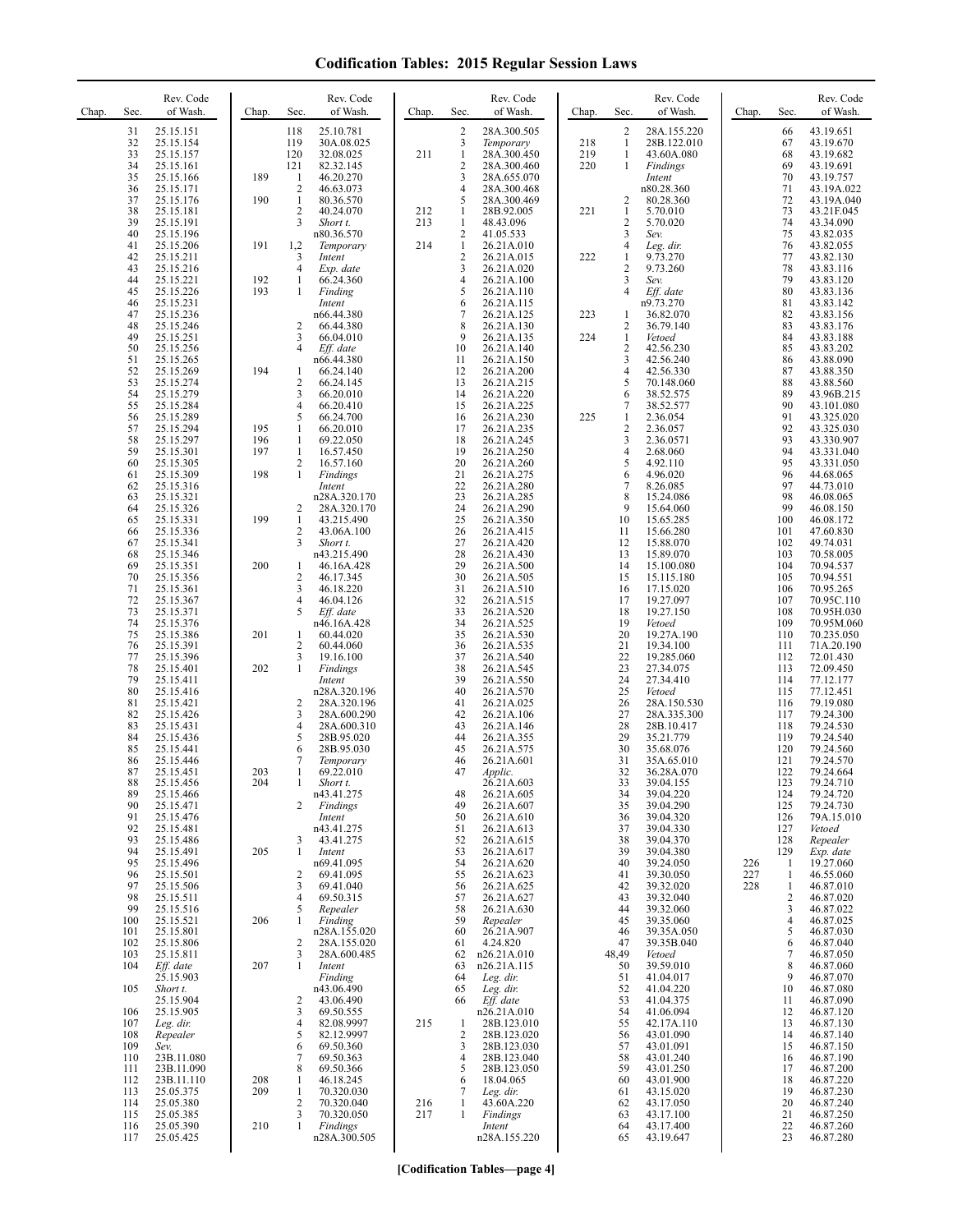| Chap.      | Sec.                                                                       | Rev. Code<br>of Wash.                                                                                                                        | Chap.             | Sec.                                                                     | Rev. Code<br>of Wash.                                                                                                                                     | Chap.                           | Sec.                                                                                  | Rev. Code<br>of Wash.                                                                                                                      | Chap.                    | Sec.                                                                                                   | Rev. Code<br>of Wash.                                                                                                                   | Chap.             | Sec.                                                           | Rev. Code<br>of Wash.                                                                                                                   |
|------------|----------------------------------------------------------------------------|----------------------------------------------------------------------------------------------------------------------------------------------|-------------------|--------------------------------------------------------------------------|-----------------------------------------------------------------------------------------------------------------------------------------------------------|---------------------------------|---------------------------------------------------------------------------------------|--------------------------------------------------------------------------------------------------------------------------------------------|--------------------------|--------------------------------------------------------------------------------------------------------|-----------------------------------------------------------------------------------------------------------------------------------------|-------------------|----------------------------------------------------------------|-----------------------------------------------------------------------------------------------------------------------------------------|
|            | 24<br>25<br>26<br>27<br>28<br>29<br>30<br>31<br>32<br>33                   | 46.87.290<br>46.87.294<br>46.87.296<br>46.87.300<br>46.87.310<br>46.87.320<br>46.87.330<br>46.87.335<br>46.87.340<br>46.87.350               | 237<br>238        | 6<br>7<br>8<br>9<br>10<br>11<br>1<br>$\overline{2}$<br>3<br>1            | 46.29.033<br>48.22.030<br>48.22.085<br>48.22.095<br>Repealer<br>Leg. dir.<br>48.43.094<br>48.43.045<br>n48.43.094<br>72.09.480                            |                                 | $\overline{2}$<br>3<br>$\overline{4}$<br>5<br>6<br>7<br>8<br>9<br>10<br>11            | 70.112.070<br>70.112.010<br>70.112.020<br>70.112.060<br>70.112.080<br>70.112.090<br>18.71.080<br>18.71A.020<br>18.57.050<br>18.57A.020     | 266<br>267               | 35<br>36<br>37<br>38<br>39<br>$\mathbf{1}$<br>$\mathbf{1}$<br>$\overline{2}$<br>3<br>$\overline{4}$    | 69.50.425<br>69.50.430<br>69.50.435<br>77.15.420<br>Repealer<br>70.128.160<br>10.110.020<br>10.110.030<br>10.110.040<br>10.110.050      |                   | 3<br>4<br>5<br>6<br>7<br>8<br>9<br>10<br>11<br>12              | 70.123.030<br>70.123.040<br>70.123.070<br>70.123.075<br>70.123.080<br>70.123.090<br>70.123.110<br>70.123.150<br>36.18.016<br>43.235.020 |
|            | 34<br>35<br>36<br>37<br>38,39<br>40,41<br>42                               | 46.87.360<br>46.87.370<br>46.87.410<br>46.19.020<br>Repealer<br>Uncod.<br>Eff. date<br>n46.87.010                                            | 239<br>240        | 1<br>$\mathbf{1}$<br>$\overline{\mathbf{c}}$<br>3<br>4<br>5<br>6         | Temporary<br>13.34.267<br>74.13.020<br>74.13.031<br>74.13.341<br>Contingency<br>Eff. date<br>n13.34.267                                                   | 253<br>254<br>255<br>256<br>257 | 1<br>$\mathbf{1}$<br>$\mathbf{1}$<br>2<br>$\mathbf{1}$<br>$\mathbf{1}$<br>2           | 10.77.091<br>77.32.555<br>18.64.540<br>Temporary<br>74.09.522<br>13.34.145<br>Short t.<br>n13.34.145                                       | 268<br>269               | 5<br>6<br>7<br>8<br>9<br>$\mathbf{1}$<br>$\mathbf{1}$<br>$\overline{c}$                                | 10.110.060<br>10.110.010<br>70.02.200<br>70.48.130<br>Leg. dir.<br>74.34.020<br>71.05.010<br>71.05.745                                  | 276               | 13<br>14<br>15<br>16<br>1<br>$\overline{c}$<br>3               | 43.235.040<br>10.99.080<br>26.50.110<br>Repealer<br>Applic.<br>7.05.010<br>7.05.020<br>7.05.030                                         |
| 229        | 43<br>-1<br>2<br>3                                                         | Eff. date<br>n46.87.310<br>18.44.021<br>19.144.010<br>19.144.080                                                                             | 241               | 1<br>2<br>3<br>4<br>5                                                    | 82.02.050<br>36.70A.070<br>44.28.812<br>43.31.980<br>Eff. date                                                                                            | 258                             | 3<br>1<br>2                                                                           | Eff. date<br>n13.34.145<br>Short t.<br>n71.05.201<br>71.05.201                                                                             |                          | 3<br>$\overline{4}$<br>5<br>6<br>$\overline{7}$                                                        | 71.05.750<br>71.05.755<br>71.05.050<br>71.05.153<br>71.05.210                                                                           |                   | 4<br>5<br>6<br>7<br>8                                          | 7.05.040<br>7.05.050<br>7.05.060<br>7.05.070<br>7.05.080                                                                                |
|            | 4<br>5<br>6<br>$\overline{7}$<br>8<br>9                                    | 19.144.090<br>19.146.010<br>19.146.020<br>19.146.0201<br>19.146.030<br>19.146.040                                                            | 242               | 1<br>$\overline{c}$<br>3<br>$\overline{4}$<br>5                          | n44.28.812<br>69.41.110<br>69.41.120<br>69.41.125<br>69.41.193<br>69.41.196                                                                               | 259<br>260                      | 3<br>4<br>1<br>$\overline{2}$<br>3<br>$\mathbf{1}$                                    | 71.05.203<br>71.05.130<br>70.225.040<br>70.225.070<br>70.225.080<br>3.66.020                                                               |                          | 8<br>9<br>10<br>11<br>12<br>13                                                                         | 71.24.035<br>71.24.300<br>71.24.300<br>71.24.490<br>71.34.420<br>71.05.020                                                              |                   | 9<br>10<br>11<br>12<br>13<br>14                                | 7.05.090<br>7.05.100<br>7.05.110<br>7.05.120<br>7.05.130<br>7.05.140                                                                    |
|            | 10<br>11<br>12<br>13<br>14<br>15<br>16<br>17                               | 19.146.070<br>19.146.205<br>19.146.220<br>19.146.221<br>19.146.227<br>19.146.228<br>19.146.265<br>19.146.300                                 | 243<br>244        | 6<br>7<br>$\mathbf{1}$<br>$\mathbf{1}$<br>2<br>3<br>$\overline{4}$       | 69.41.150<br>69.41.160<br>43.59.155<br>Findings<br>n28B.118.010<br>28B.77.100<br>28B.118.010<br>28B.118.040                                               | 261                             | $\mathbf{1}$<br>$\overline{2}$<br>3<br>4<br>5<br>6<br>7<br>8                          | 4.24.550<br>9A.44.128<br>9A.44.130<br>9A.44.148<br>9A.44.132<br>9A.44.140<br>9A.44.141<br>9A.44.142                                        |                          | 14<br>15<br>16<br>17<br>18<br>19                                                                       | 71.05.020<br>Temporary<br>71.05.620<br>Contingency<br>Exp. dates<br>n71.24.300<br>Eff. date<br>n71.24.300                               |                   | 15<br>16<br>17<br>18<br>19<br>20<br>21<br>22                   | 7.05.150<br>7.05.160<br>7.05.170<br>7.05.180<br>7.05.190<br>7.05.200<br>7.05.210<br>7.05.220                                            |
|            | 18<br>19<br>20<br>21<br>22<br>23<br>24<br>25<br>26<br>27<br>28             | 19.146.390<br>31.04.015<br>31.04.025<br>31.04.027<br>31.04.045<br>31.04.075<br>31.04.093<br>31.04.300<br>31.04.310<br>31.04.102<br>31.04.105 | 245<br>246        | 5<br>6<br>7<br>8<br>1<br>2<br>1<br>$\overline{2}$<br>3<br>$\overline{4}$ | 28B.118.080<br>28B.118.090<br>28B.118.095<br>Eff. date<br>n28B.118.090<br>79A.05.351<br>43.06.485<br>43.371.010<br>43.371.020<br>43.371.030<br>43.371.040 | 262<br>263                      | 9<br>10<br>11<br>12<br>13<br>14<br>15,16<br>-1<br>$\mathbf{1}$<br>$\overline{2}$<br>3 | 9A.44.143<br>43.43.754<br>9.94A.515<br>9.94A.030<br>28A.300.147<br>72.09.345<br>Temporary<br>13.50.010<br>48.185.005<br>48.185.010<br>Sev. | 270<br>271<br>272<br>273 | 20<br>$\mathbf{1}$<br>$\overline{2}$<br>-1<br>$\mathbf{1}$<br>$\overline{c}$<br>3<br>4<br>$\mathbf{1}$ | Eff. date<br>n71.05.010<br>13.34.136<br>13.34.145<br>71.09.085<br>48.30.140<br>48.30.150<br>48.30.133<br>48.30.135<br>Finding<br>Intent |                   | 23<br>24<br>25<br>26<br>27<br>28<br>29<br>30<br>31<br>32<br>33 | 7.05.230<br>7.05.240<br>7.05.250<br>7.05.260<br>7.05.270<br>7.05.280<br>7.05.290<br>7.05.300<br>7.05.310<br>7.05.320<br>7.05.330        |
|            | 29<br>30<br>31<br>32<br>33<br>34<br>35                                     | 31.04.145<br>31.04.205<br>31.04.221<br>31.04.224<br>31.04.247<br>31.04.277<br>31.04.290                                                      | 247               | 5<br>6<br>7<br>8<br>9<br>1<br>$\overline{2}$                             | 43.371.050<br>43.371.060<br>43.371.070<br>43.371.080<br>Sev.<br>70.125.090<br>Temporary                                                                   | 264<br>265                      | 4<br>1<br>$\overline{2}$<br>3<br>4<br>1                                               | Leg. dir.<br>59.18.030<br>59.18.590<br>59.18.595<br>59.18.310<br>Finding<br>Intent                                                         |                          | $\overline{2}$<br>3<br>$\overline{4}$<br>5<br>6                                                        | n7.68.370<br>7.68.370<br>7.68.350<br>7.68.801<br>43.280.110<br>Eff. date<br>n7.68.370                                                   |                   | 34<br>35<br>36<br>37<br>38<br>39<br>40                         | 7.05.340<br>7.05.350<br>7.05.360<br>7.05.370<br>7.05.380<br>7.05.390<br>7.05.400                                                        |
| 230<br>231 | 36<br>37<br>-1<br>1<br>2                                                   | 31.04.520<br>Repealer<br>47.56.725<br>90.03.525<br>Eff. date                                                                                 | 248<br>249<br>250 | $\mathbf{1}$<br>1<br>$\mathbf{1}$<br>$\overline{2}$<br>3                 | 26.50.110<br>43.70.442<br>71.05.020<br>71.05.020<br>71.05.150                                                                                             |                                 | 2<br>$\overline{4}$<br>5                                                              | n13.50.010<br>13.50.010<br>13.50.260<br>46.52.130<br>13.40.720                                                                             | 274                      | -1<br>2<br>3<br>$\overline{4}$<br>5                                                                    | 90.56.005<br>88.46.010<br>90.56.010<br>90.56.200<br>90.56.210                                                                           |                   | 41<br>42<br>43<br>44<br>45                                     | 7.05.410<br>7.05.420<br>7.05.430<br>7.05.440<br>7.05.450                                                                                |
| 232<br>233 | -1<br>$\mathbf{1}$<br>$\overline{2}$<br>3<br>$\overline{4}$<br>5<br>6<br>7 | n90.03.525<br>39.34.030<br>81.70.020<br>81.70.030<br>81.70.220<br>81.70.260<br>81.70.320<br>81.70.350<br>81.70.360                           |                   | $\overline{4}$<br>5<br>6<br>7<br>8<br>9<br>10<br>11<br>12                | 71.05.156<br>71.05.212<br>71.05.230<br>71.05.240<br>71.05.245<br>71.05.280<br>71.05.290<br>71.05.320<br>71.05.340                                         |                                 | 6<br>7<br>8<br>9<br>10<br>11<br>12<br>13<br>14                                        | 13.40.190<br>13.40.192<br>7.68.035<br>13.50.280<br>9.08.070<br>9.08.072<br>9.46.1961<br>9.68A.105<br>9.68A.106                             |                          | 6<br>$\overline{7}$<br>8<br>9<br>10<br>11<br>12<br>13<br>14                                            | 90.56.500<br>90.56.510<br>90.56.565<br>88.40.011<br>81.04.560<br>90.56.568<br>88.16.250<br>82.23B.010<br>82.23B.020                     | 277               | 46<br>47<br>48<br>1<br>2<br>3<br>4<br>5                        | 7.05.460<br>7.05.470<br>Leg. dir.<br>Short t.<br>28A.604.900<br>28A.604.010<br>28A.604.020<br>28A.604.030<br>28A.604.040                |
| 234        | 8<br>9<br>$\mathbf{1}$<br>2<br>3<br>4                                      | 81.70.380<br>81.70.390<br>70.41.480<br>70.41.490<br>18.64.011<br>18.64.043                                                                   |                   | 13<br>14<br>15<br>16<br>17<br>18                                         | 71.05.590<br>71.05.730<br>71.05.730<br>71.05.585<br>71.05.595<br>71.24.330                                                                                |                                 | 15<br>16<br>17<br>18<br>19<br>20                                                      | 9.94A.550<br>9A.20.021<br>9A.50.030<br>9A.56.060<br>9A.56.085<br>9A.88.120                                                                 |                          | 15<br>16<br>17<br>18<br>19<br>20                                                                       | 82.23B.030<br>82.23B.040<br>38.52.040<br>81.24.010<br>81.44.170<br>81.53.010                                                            |                   | 6<br>7<br>8<br>9<br>10<br>11                                   | 28A.604.050<br>28A.604.060<br>28A.604.901<br>28A.604.902<br>Leg. dir.<br>Eff. date                                                      |
| 235        | 5<br>-1<br>2<br>3<br>$\overline{4}$                                        | Eff. date<br>n70.41.480<br>16.52.340<br>16.52.011<br>16.52.117<br>16.52.320                                                                  |                   | 19<br>20<br>21<br>22<br>23                                               | 71.24.330<br>71.05.210<br>Uncod.<br>Exp. date<br>n71.05.020<br>Eff. date                                                                                  |                                 | 21<br>22<br>23<br>24<br>25<br>26                                                      | 9A.88.140<br>10.73.160<br>10.82.090<br>10.99.080<br>13.40.080<br>13.40.127                                                                 |                          | 21<br>22<br>23<br>24<br>25<br>26                                                                       | 81.53.240<br>81.53.430<br>88.46.180<br>42.56.270<br>90.56.569<br>43.21A.721                                                             | 278               | 1<br>2<br>3<br>4                                               | 28A.604.903<br>71.09.070<br>71.09.020<br>71.09.096<br>Eff. date<br>n71.09.070                                                           |
| 236        | 5<br>6<br>7<br>1<br>2<br>3<br>4<br>5                                       | 9.08.070<br>16.52.205<br>Vetoed<br>48.177.005<br>48.177.010<br>46.72.039<br>51.12.020<br>51.12.185                                           | 251<br>252        | 24<br>-1<br>$\overline{2}$<br>3<br>1                                     | n71.05.020<br>Contingency<br>41.05.074<br>48.43.016<br>Eff. date<br>n41.05.074<br>Intent<br>n70.112.010                                                   |                                 | 27<br>28<br>29<br>30<br>31<br>32<br>33<br>34                                          | 36.18.016<br>36.18.020<br>36.18.040<br>43.43.690<br>43.43.7541<br>46.61.5054<br>46.61.5055<br>69.50.401                                    | 275                      | 27<br>28<br>29<br>30<br>31<br>$\mathbf{1}$<br>2                                                        | Temporary<br>90.56.570<br>Eff. date<br>n90.56.005<br>Temporary<br>Sev.<br>70.123.010<br>70.123.020                                      | 279<br>280<br>281 | 1<br>2<br>3<br>1<br>1<br>2<br>3                                | <b>Findings</b><br>n9.68A.107<br>9.68A.107<br>9.68A.200<br>60.28.011<br>47.76.370<br>47.76.290<br>Eff. date                             |

**[Codification Tables—page 5]**